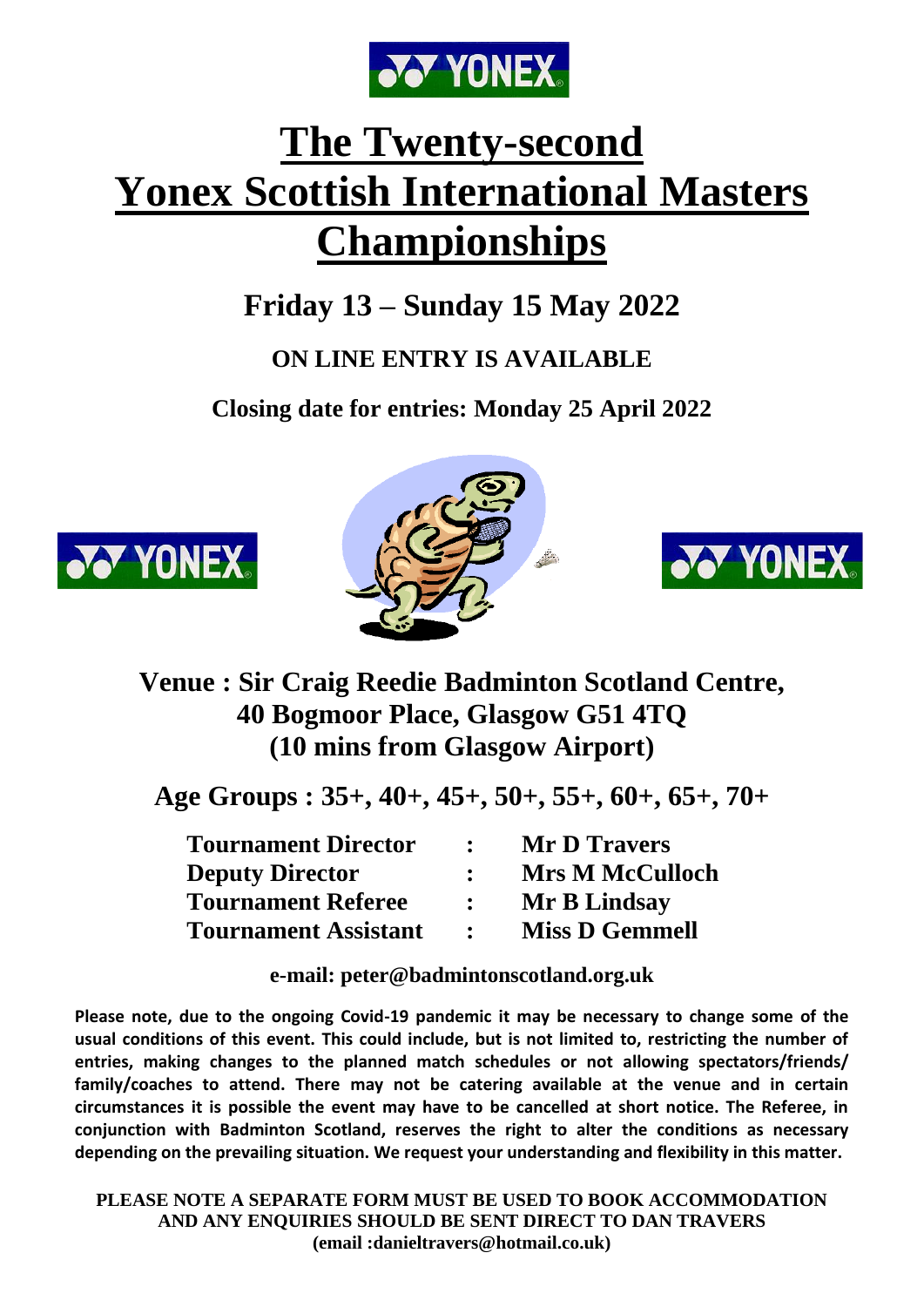#### **YONEX SCOTTISH INTERNATIONAL MASTERS BADMINTON CHAMPIONSHIPS CONDITIONS**

- 1. No player shall be eligible to compete unless he or she is a player in good standing with his or her national association.
- 2. The Championships will be conducted under the rules of the Badminton World Federation and **BADMINTONscotland**, including the prohibition of doping, for which tests may be carried out.
- 3. The Committee may restrict entries into all events.
- 4. YONEX shuttlecocks will be used.
- 5. Entries must be sent to **BADMINTONscotland,** 40 Bogmoor Place, Glasgow G51 4TQ, accompanied by the appropriate remittance for entry fees, **NOT LATER THAN, MONDAY 25 APRIL 2022**.
- 6. Late entries and entries sent without the appropriate entry fees will not be accepted.
- 7. No pair shall be accepted for a doubles event unless entry forms have been received from both players.
- 8. The Committee reserves the right to refuse entry without giving their reasons.
- 9. All players must be prepared to play at 0900 hrs on Saturday 14 and at 0900 hrs on Sunday 15 May. Play is expected to finish no later than 1730 hrs on Sunday 15. Men's & Ladies singles ties are likely to be played on the evening of Friday 13 May from 1500 hrs.
- 10. The period for knocking up before any match shall not exceed three minutes.
- 11. Clothing and advertising must conform to the Badminton World Federation Regulations.
- 12. All matches shall be the best of three games to 21. An interval not exceeding sixty seconds shall be permitted when a player/pair reaches eleven points in any game. An interval not exceeding two minutes shall be allowed between games.
- 13. Players must have reached the required age for the categories entered by 31 December 2021.
- 14. A player may enter a maximum of three events, which may be in different age groups, but a player may NOT enter the same event in more than one age group.
- 15. Depending on the size of the entry events in certain age groups may be combined, meaning that players/pairs may be asked to play in younger age groups.
- 16. The Committee reserves the right to play any or all events in pool or round robin formats.
- 17. The Committee reserves the right to add to or alter these Conditions. Its decisions in all matters are final.
- 18. Late entries and entries sent without the appropriate entry fees are unlikely to be accepted*.* Late entries may only be accepted at the discretion of the tournament director. A financial penalty is imposed by *BADMINTONscotland* of £5 per event for late entries to these Championships.
- 19. Regarding unannounced withdrawals from tournaments, a warning letter will be sent on the first offence and on a subsequent offence the matter will be referred to the Disciplinary Committee.
- 20. No refunds on entry fees will be considered if withdrawal is notified later than 10 days before the commencement of the Championships.
- 21. Players must be able to play all weekend. Previous scheduling is not necessarily an indication of this year's scheduling. If you are not available to play all weekend, please state this clearly on your entry form.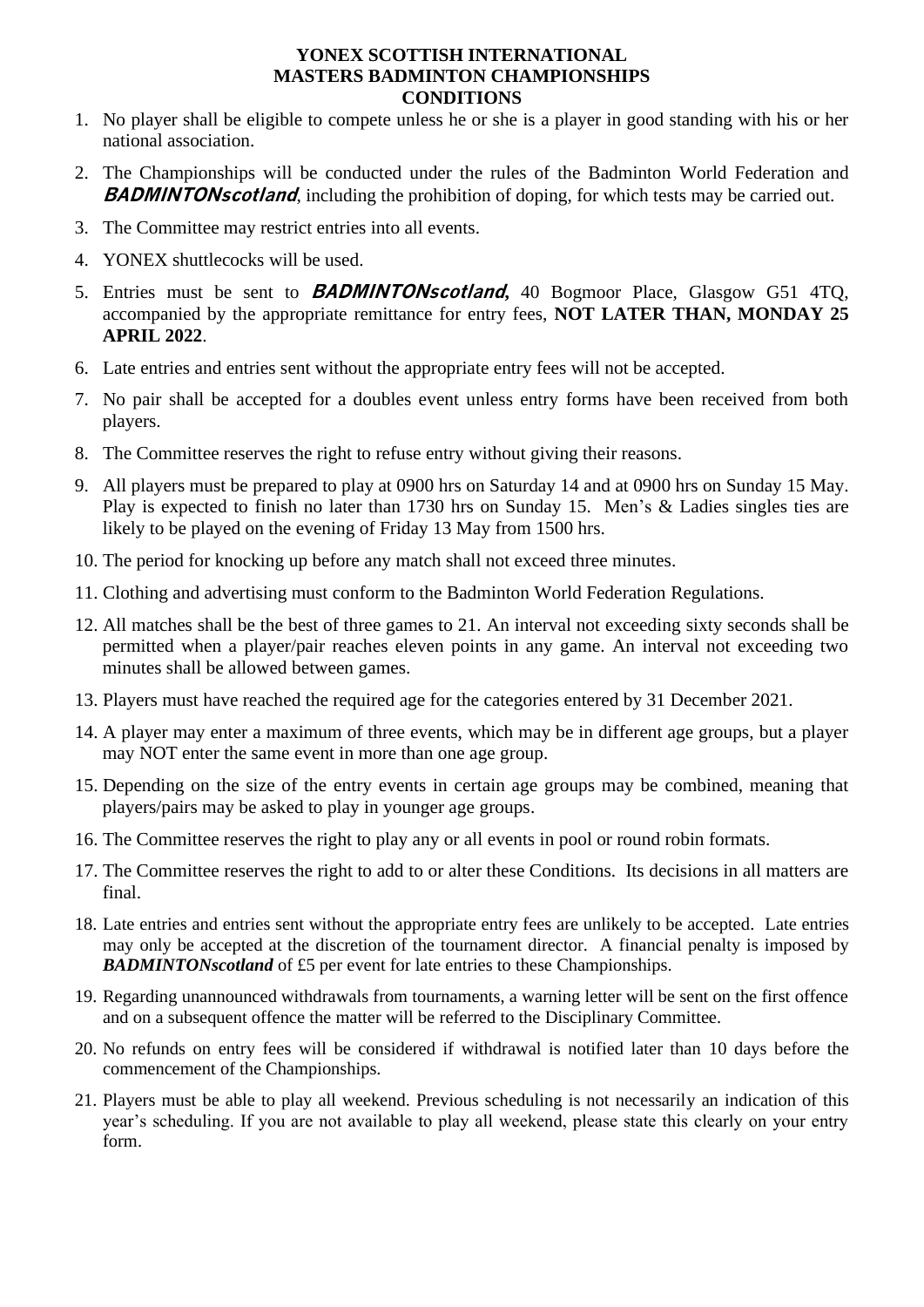#### **YONEX SCOTTISH INTERNATIONAL MASTERS BADMINTON CHAMPIONSHIPS ENTRY FORM**

The total entry fee for entering three events is £54.00. Entry closing date is Monday 25 April 2022 **Event Name Partner per player**

| ĽVCIIt |                        |       | ташс                                                                                                                                                                                                                                 | a di tinci                                                                                                            | рсі ріаўсі |
|--------|------------------------|-------|--------------------------------------------------------------------------------------------------------------------------------------------------------------------------------------------------------------------------------------|-----------------------------------------------------------------------------------------------------------------------|------------|
| 1.     | Men's Singles          | $35+$ |                                                                                                                                                                                                                                      |                                                                                                                       | £20.00     |
| 2.     | Ladies' Singles        | $35+$ | <u> 1989 - Johann John Stone, mars et al. 1989 - John Stone, mars et al. 1989 - John Stone, mars et al. 1989 - John Stone</u>                                                                                                        |                                                                                                                       | £20.00     |
| 3.     | Men's Doubles          | $35+$ | <u> 1989 - Johann Barbara, martxa alemaniar a</u>                                                                                                                                                                                    |                                                                                                                       | £20.00     |
| 4.     | <b>Ladies' Doubles</b> | $35+$ |                                                                                                                                                                                                                                      |                                                                                                                       | £20.00     |
| 5.     | <b>Mixed Doubles</b>   | $35+$ |                                                                                                                                                                                                                                      | <u> 1989 - Johann John Stone, mars eta biztanleria (</u>                                                              | £20.00     |
| 6.     | Men's Singles          | $40+$ | <u> 1989 - Johann Barn, mars an t-Amerikaansk politiker (</u>                                                                                                                                                                        |                                                                                                                       | £20.00     |
| 7.     | Ladies' Singles        | $40+$ | <u> 1989 - Johann John Harry Harry Harry Harry Harry Harry Harry Harry Harry Harry Harry Harry Harry Harry Harry Harry Harry Harry Harry Harry Harry Harry Harry Harry Harry Harry Harry Harry Harry Harry Harry Harry Harry Har</u> |                                                                                                                       | £20.00     |
| 8.     | Men's Doubles          | $40+$ |                                                                                                                                                                                                                                      | <u> 1980 - Johann Barbara, martin amerikan basar dan basa dan basar dalam basa dalam basa dalam basa dalam basa </u>  | £20.00     |
| 9.     | <b>Ladies' Doubles</b> | $40+$ |                                                                                                                                                                                                                                      |                                                                                                                       | £20.00     |
| 10.    | <b>Mixed Doubles</b>   | $40+$ |                                                                                                                                                                                                                                      |                                                                                                                       | £20.00     |
| 11.    | Men's Singles          | $45+$ |                                                                                                                                                                                                                                      |                                                                                                                       | £20.00     |
| 12.    | Ladies' Singles        | $45+$ |                                                                                                                                                                                                                                      |                                                                                                                       | £20.00     |
| 13.    | Men's Doubles          | $45+$ |                                                                                                                                                                                                                                      |                                                                                                                       | £20.00     |
| 14.    | <b>Ladies' Doubles</b> | $45+$ |                                                                                                                                                                                                                                      |                                                                                                                       | £20.00     |
| 15.    | <b>Mixed Doubles</b>   | $45+$ | <u> 1980 - Johann John Stone, mars eta biztanleria (</u>                                                                                                                                                                             |                                                                                                                       | £20.00     |
| 16.    | Men's Singles          | $50+$ |                                                                                                                                                                                                                                      |                                                                                                                       | £20.00     |
| 17.    | Ladies' Singles        | $50+$ |                                                                                                                                                                                                                                      |                                                                                                                       | £20.00     |
| 18.    | Men's Doubles          | $50+$ |                                                                                                                                                                                                                                      |                                                                                                                       | £20.00     |
| 19.    | <b>Ladies' Doubles</b> | $50+$ |                                                                                                                                                                                                                                      |                                                                                                                       | £20.00     |
| 20.    | <b>Mixed Doubles</b>   | $50+$ |                                                                                                                                                                                                                                      | <u> 1980 - Johann Barbara, martxa alemaniar a</u>                                                                     | £20.00     |
| 21.    | Men's Singles          | $55+$ | <u> 1989 - Johann Barbara, martin amerikan personal (</u>                                                                                                                                                                            |                                                                                                                       | £20.00     |
| 22.    | Ladies' Singles        | $55+$ |                                                                                                                                                                                                                                      |                                                                                                                       | £20.00     |
| 23.    | Men's Doubles          | $55+$ | <u> La componenta de la componenta de la componenta de la componenta de la componenta de la componenta de la compo</u>                                                                                                               |                                                                                                                       | £20.00     |
| 24.    | <b>Ladies' Doubles</b> | $55+$ | <u> 1989 - Johann Barn, mars eta bat eta bat e</u>                                                                                                                                                                                   | <u> 1989 - Johann Barn, mars eta bainar eta i</u>                                                                     | £20.00     |
| 25.    | <b>Mixed Doubles</b>   | $55+$ |                                                                                                                                                                                                                                      |                                                                                                                       | £20.00     |
| 26.    | Men's Singles          | $60+$ |                                                                                                                                                                                                                                      |                                                                                                                       | £20.00     |
| 27.    | Ladies' Singles        | $60+$ |                                                                                                                                                                                                                                      |                                                                                                                       | £20.00     |
| 28.    | Men's Doubles          | $60+$ | <u> 1989 - Johann John Stone, mars eta batean eta industrial eta industrial eta industrial eta industrial eta in</u>                                                                                                                 | <u> 1989 - Johann Harry Harry Harry Harry Harry Harry Harry Harry Harry Harry Harry Harry Harry Harry Harry Harry</u> | £20.00     |
| 29.    | <b>Ladies' Doubles</b> | $60+$ |                                                                                                                                                                                                                                      | <u> 1989 - Johann Barn, mars ar breithinn ar breithinn an t-Alban ann an t-Alban ann an t-Alban ann an t-Alban a</u>  | £20.00     |
| 30.    | <b>Mixed Doubles</b>   | $60+$ |                                                                                                                                                                                                                                      |                                                                                                                       | £20.00     |
| 31.    | Men's Singles          | $65+$ |                                                                                                                                                                                                                                      |                                                                                                                       | £20.00     |
| 32.    | Ladies' Singles        | $65+$ |                                                                                                                                                                                                                                      |                                                                                                                       | £20.00     |
| 33.    | Men's Doubles          | $65+$ |                                                                                                                                                                                                                                      |                                                                                                                       | £20.00     |
| 34.    | <b>Ladies' Doubles</b> | $65+$ |                                                                                                                                                                                                                                      | <u> 1989 - Johann Barbara, martxa alemaniar arg</u>                                                                   | £20.00     |
| 35.    | <b>Mixed Doubles</b>   | $65+$ |                                                                                                                                                                                                                                      |                                                                                                                       | £20.00     |
| 36.    | Men's Singles          | $70+$ |                                                                                                                                                                                                                                      |                                                                                                                       | £20.00     |
| 37.    | Ladies' Singles        | $70+$ |                                                                                                                                                                                                                                      |                                                                                                                       | £20.00     |
| 38.    | Men's Doubles          | $70+$ |                                                                                                                                                                                                                                      |                                                                                                                       | £20.00     |
| 39.    | <b>Ladies' Doubles</b> | $70+$ |                                                                                                                                                                                                                                      |                                                                                                                       | £20.00     |
| 40.    | <b>Mixed Doubles</b>   | $70+$ |                                                                                                                                                                                                                                      |                                                                                                                       | £20.00     |